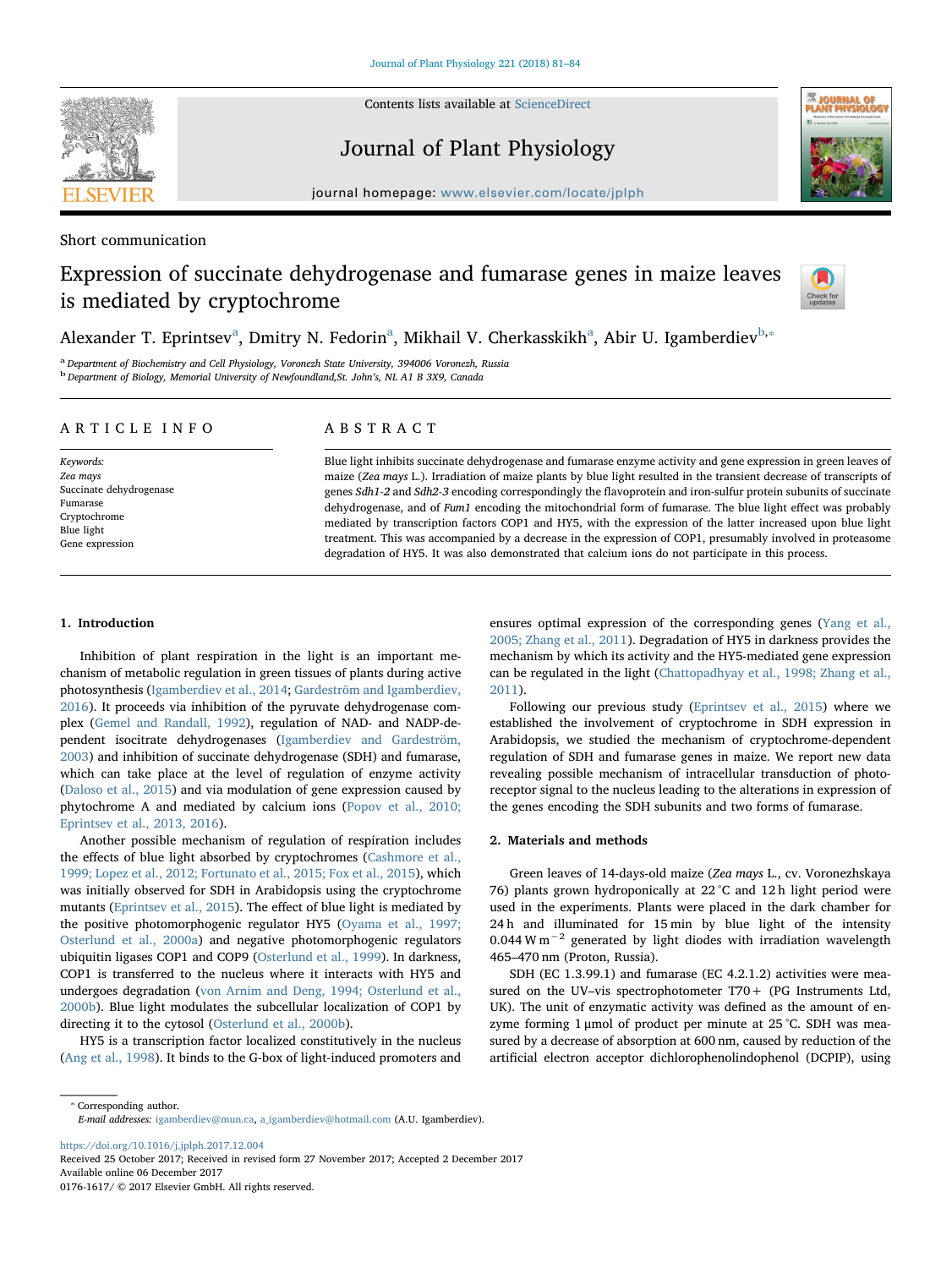the extinction coefficient of oxidized DCPIP 21 mM<sup>-1</sup>cm<sup>-1</sup> ([Cooper](#page-3-15) [and Beevers, 1969\)](#page-3-15). The reaction medium contained 50 mM potassium phosphate buffer, pH 7.8, 1 mM NaN<sub>3</sub>, 10 mM succinate, 0.1 mM phenazine metasulphate, and 0.008 mM DCPIP. Fumarase activity was measured by an increase in optical density at 240 nm due to the formation of the double bond in fumarate molecule. The assay medium contained 50 mM potassium phosphate, pH 7.0, 50 mM malate and 5 mM MgCl<sub>2</sub>. The extinction coefficient of fumarate 2.44 mM<sup> $-1$ </sup> cm<sup>-1</sup> was used ([Moore and Proudlove, 1983](#page-3-16)).

The nuclear fraction was isolated according to [Lee and Lin \(2005\)](#page-3-17). The amount of free calcium was measured spectrophotometrically using the color reaction with murexide in the presence of glycerol ([Scarpa,](#page-3-18) [1972\)](#page-3-18).

The total RNA was isolated from maize leaves by the guanidinum thiocyanate–phenol–chloroform extraction according to [Chomczynski](#page-3-19) [and Sacchi \(1987\).](#page-3-19) The polymerase chain reaction with gene-specific primers was performed using the reagents AmpliSens (Helicon, Russia) ([Eprintsev et al., 2017\)](#page-3-20). The primers for PCR analysis had the following nucleotide sequences: for Sdh1-2 forward − 5′-CGAATGGGTCATTGC CAACT-3′; reverse − 5′-ACCTTTGAAAGGGTACAAAA-3′, for Sdh2-3: forward − 5'-GAGAGGCTACAGGCAATAACTGAG-3', reverse − 5'- GGATTTTGACTTGCATGGGATTG-3', for Cop1: forward − 5′-TCTGCG TCCACAGATAGCAC-3′, reverse − 5′-GTCTGGCGATCCAAATCTGT-3′, for Hy5: forward − 5′-ATTGAGTTGCAGGGATGGAG-3′, reverse − 5′-CCCTCTGTAGCCTGTTGAGC-3′, for Fum1: forward, 5′-GATTACTTC GATCATTGAGGT-3′; reverse, 5′-ACCAGAACTCGCGGATGTGGC-3′; for Fum2: forward, 5′-ACAAACTTGCCATTCGTCACC-3′; reverse, 5′-TGGT TCATTCTCAGGCAGAGA-3′.

The polymerase chain reaction was performed in the amplifier Tercik (DNA-Technology, Moscow, Russia). The real-time polymerase chain reaction (RT-PCR) was performed on the LightCycler 96 (Roche, Switzerland) using SYBR Green I as a dye. The parameters of amplification included an initial denaturation at 95 °C for 5 min followed by 40 cycles: 20 s at 95 °C, 30 s at 58 °C, 40 s at 72 °C, and, finally, 4 min at 72 °C. The matrix quantity was normalized relatively to the gene of the elongation factor  $Ef-1á$  ([Nicot et al., 2005](#page-3-21)).

Determination of relative expression of the studied genes was performed by the  $2^{-\Delta\Delta CT}$  method [\(Livak and Schmittgen, 2001](#page-3-22)).

All experiments were repeated three to four times and statistically evaluated. The data on the figures are means of three biological repeats  $\pm$  SD. The statistically significant differences at P  $\lt$  0.05 are discussed.

#### 3. Results

SDH activity was more than three times higher in darkness than in the light [\(Fig. 1\)](#page-1-0). Irradiation by blue light did not result in activity changes during the first 3 h, but from 5 h the activity decreased by 2–3 times and approached the level of SDH activity in the light. The data on SDH activity corresponded to the pattern of expression of Sdh1-2 which was two times higher in darkness than in the light and decreased to the same level as in the light from 5 h after irradiation by blue light. Expression of Sdh2-3 revealed a similar pattern with the earlier effect observed at 3 h after blue light irradiation ([Fig. 1](#page-1-0)).

Fumarase activity revealed a similar pattern as SDH ([Fig. 2\)](#page-2-0). We studied the effect of blue light for this enzyme and expression of its genes only 3 h after irradiation. The activity was three times higher in darkness than in the light and after irradiation by blue light decreased to even much lower values than in the continuous daylight. Expression of Fum1 encoding the mitochondrial form of fumarase revealed the same pattern as the activity of fumarase. On the contrary, expression of Fum2 encoding the cytosolic form of fumarase, was lower in darkness but irradiation by blue light decreased its level even further to the extremely low values ([Fig. 2](#page-2-0)).

To study possible roles of COP1 and HY5 factors in the transduction of the cryptochrome signal, the level of transcription of corresponding

<span id="page-1-0"></span>

Fig. 1. The effects of light regime on succinate dehydrogenase activity and expression of genes Sdh1 and Sdh2. White bars: plants exposed to the light of intensity 25 W m<sup>-2</sup>; black bars – plants exposed to darkness for 24 h; grey bars – plants exposed to 15 min irradiation with blue light and transferred to darkness for 1, 3, 5 and 7 h.

genes was determined ([Fig. 3\)](#page-2-1). In darkness, the transcript level of Cop1 gene increased significantly, while the level of Hy5 gene was much lower than in the light. After irradiation by blue light the decrease in Cop1 expression was observed and its level dropped already after 1 h of irradiation below the level observed in the light and remained at the same low level in the next hours. Opposite to the expression of Cop1, the level of Hy5 increased after blue light irradiation and peaked at 3–5 h after the treatment, although remaining lower than in the continuous daylight [\(Fig. 3\)](#page-2-1). The level of calcium in the nuclei of maize cells was twice higher in darkness than in the light, however, no significant changes were observed after the treatment with blue light ([Fig. 3\)](#page-2-1).

#### 4. Discussion

The activities of SDH and fumarase were markedly inhibited by light ([Figs. 1](#page-1-0) and 2) which corresponds to the earlier findings [\(Popov et al.,](#page-3-5) [2010; Eprintsev et al., 2013, 2015, 2016](#page-3-5)). It was shown earlier that this inhibition was caused by red light via the action of phytochrome A and mediated by calcium (Eprintsev [et al., 2013, 2016](#page-3-23)). However, the preliminary data [\(Eprintsev et al., 2015](#page-3-7)) revealed that blue light was also efficient in suppressing SDH activity and that cryptochromes may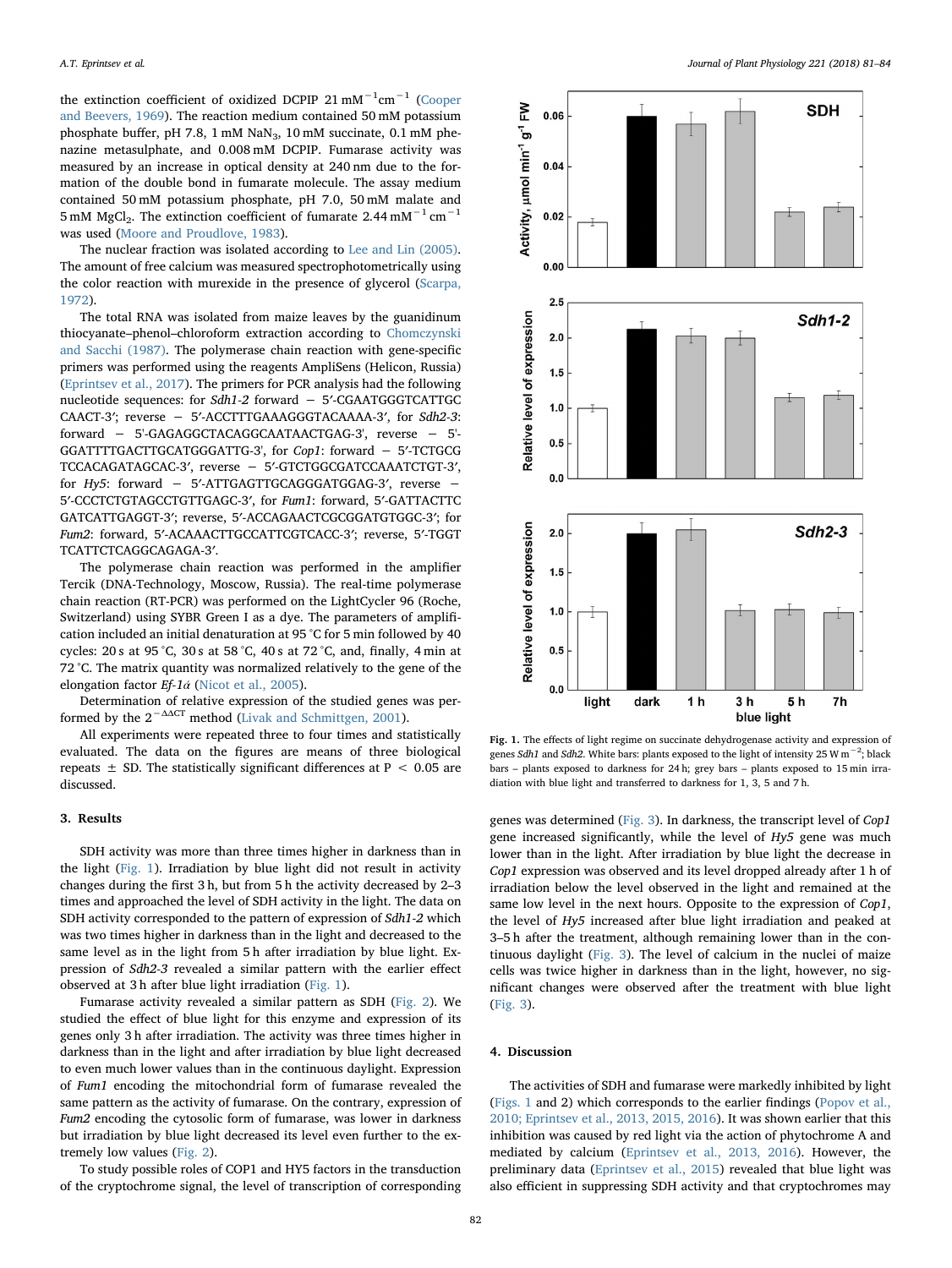<span id="page-2-0"></span>

<span id="page-2-1"></span>

Fig. 3. The effects of light regime on expression of genes Cop1, Hy5 and the level of free calcium in the nucleus. Abbreviations are the same as on [Fig. 1](#page-1-0).

Fig. 2. The effects of light regime on fumarase activity and expression of genes Fum1 and Fum2. Abbreviations are the same as on [Fig. 1](#page-1-0), grey bars  $-$  plants exposed to 15 min irradiation with blue light and transferred to darkness for 3 h.

be involved. The effect was observed after several hours from irradiation by blue light, which points on the mechanism mediated by relatively slow changes in the expression of corresponding genes [\(Perelman](#page-3-24) [et al., 2003; Casal and Yanovsky, 2005; Liu et al., 2010\)](#page-3-24). The level of transcripts of gene Sdh1-2 encoding the SDH subunit A decreased twofold only after 5 h of blue light treatment, although an earlier decrease (after 3 h) was observed for the transcripts of gene Sdh2-3 encoding the SDH subunit B.

The level of transcripts of fumarase genes is also shown to be regulated by blue light [\(Fig. 2](#page-2-0)), but the observed decrease in fumarase activity may be associated only with the mitochondrial form which participates in the tricarboxylic acid cycle [\(Eprintsev et al., 2014](#page-3-25)). Expression of the gene encoding the cytosolic form of fumarase was higher in the light where it can participate in supplying malate/oxaloacetate for nitrogen metabolism [\(Pracharoenwattana et al., 2010\)](#page-3-26) and in metabolism of photosynthetically formed organic acids ([Igamberdiev and Eprintsev, 2016](#page-3-27)). While red light via phytochrome A positively regulates the mitochondrial fumarase and has no effect on the expression of the gene encoding the cytosolic form ([Eprintsev et al.,](#page-3-28) [2016\)](#page-3-28), the effect of blue light on the expression of the cytosolic form is inhibitory as shown in this study. The observed activation of expression of this gene in the light [\(Fig. 2\)](#page-2-0) can be explained by the mechanisms not involving cryptochrome.

The mechanism of cryptochrome signal transduction includes lightactivation of the C-terminal domain via light-dependent FAD reduction which is followed by phosphorylation of target proteins in the signal transduction chain ([Wang et al., 2001\)](#page-3-29). The initial interaction occurs between the C-terminus of cryptochrome and the protein COP1 ([Yang](#page-3-30) [et al., 2001\)](#page-3-30), leading to the regulation of expression of several genes in the nucleus ([Zuo et al., 2011\)](#page-3-31). The transcription factor HY5 participates in the cryptochrome signal transduction cascade by binding to the Gbox of promoters of light-induced genes [\(Zhang et al., 2011](#page-3-32)). In fact, the level of transcripts of COP1 and HY5 ([Fig. 3](#page-2-1)) was affected by light regime. The observed increase of Cop1 transcripts in darkness and their strong decrease after blue light irradiation indicates the realization of cryptochrome signal [\(von Arnim and Deng, 1994\)](#page-3-10). This effect was fast (within 1 h), while the level of transcripts of gene Hy5 increased slower (in 3–5 h). In darkness the HY5 protein is degraded by the COP1 factor which acts as an ubiquitin ligase and participates in proteasome degradation in the nucleus ([Osterlund et al., 2000a, 2000b\)](#page-3-33). Blue light